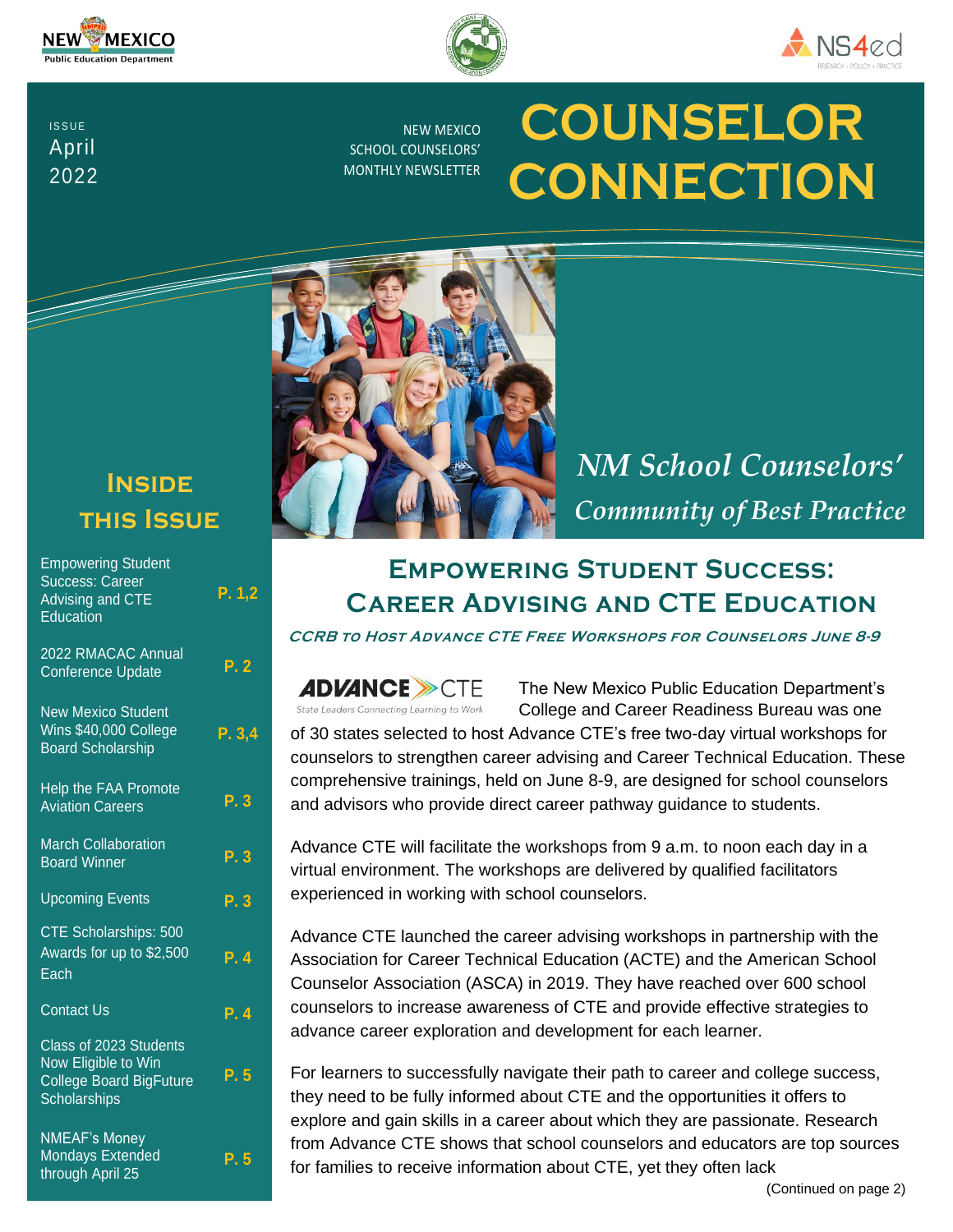





## **2022 RMACAC Annual Conference (Update)**

Due to unexpected delays to renovations at Hotel Albuquerque, RMACAC is moving the Annual Conference to the [Hyatt](https://gcc02.safelinks.protection.outlook.com/?url=http%3A%2F%2Frmacac.memberclicks.net%2Fmessage2%2Flink%2Fbe3238eb-f125-4eaf-925b-36b15f863388%2F1&data=04%7C01%7Cbarbara.armijo%40state.nm.us%7C51b45ed19f9b4b6ecfbc08da06c9d1bf%7C04aa6bf4d436426fbfa404b7a70e60ff%7C0%7C0%7C637829761123946328%7CUnknown%7CTWFpbGZsb3d8eyJWIjoiMC4wLjAwMDAiLCJQIjoiV2luMzIiLCJBTiI6Ik1haWwiLCJXVCI6Mn0%3D%7C3000&sdata=E1cn%2Bx3EE1iqIz8OhAv2lUiyoeVCuipkSnb3L9JWlhE%3D&reserved=0)  [Regency Albuquerque.](https://gcc02.safelinks.protection.outlook.com/?url=http%3A%2F%2Frmacac.memberclicks.net%2Fmessage2%2Flink%2Fbe3238eb-f125-4eaf-925b-36b15f863388%2F1&data=04%7C01%7Cbarbara.armijo%40state.nm.us%7C51b45ed19f9b4b6ecfbc08da06c9d1bf%7C04aa6bf4d436426fbfa404b7a70e60ff%7C0%7C0%7C637829761123946328%7CUnknown%7CTWFpbGZsb3d8eyJWIjoiMC4wLjAwMDAiLCJQIjoiV2luMzIiLCJBTiI6Ik1haWwiLCJXVCI6Mn0%3D%7C3000&sdata=E1cn%2Bx3EE1iqIz8OhAv2lUiyoeVCuipkSnb3L9JWlhE%3D&reserved=0) We are very excited about this location and its proximity to downtown Albuquerque.

**If you have already booked your room at Hotel Albuquerque, you do not need to take any action.** Hotel Albuquerque room reservations were automatically transferred to the Hyatt Regency Albuquerque on Monday, March 21. You should have received both a reservation cancellation email from Hotel Albuquerque **AND** a new reservation confirmation from the Hyatt Regency Albuquerque. This new reservation should mirror your original reservation details.

If you have not booked your room yet, the nightly rate will remain the same and the [booking link](https://gcc02.safelinks.protection.outlook.com/?url=http%3A%2F%2Frmacac.memberclicks.net%2Fmessage2%2Flink%2Fbe3238eb-f125-4eaf-925b-36b15f863388%2F3&data=04%7C01%7Cbarbara.armijo%40state.nm.us%7C51b45ed19f9b4b6ecfbc08da06c9d1bf%7C04aa6bf4d436426fbfa404b7a70e60ff%7C0%7C0%7C637829761124102709%7CUnknown%7CTWFpbGZsb3d8eyJWIjoiMC4wLjAwMDAiLCJQIjoiV2luMzIiLCJBTiI6Ik1haWwiLCJXVCI6Mn0%3D%7C3000&sdata=4l8CpKcK2DM7rK1waoNRIwq8FvE2tYSbyDn4k%2FKlKPQ%3D&reserved=0) is updated on the [Annual](https://gcc02.safelinks.protection.outlook.com/?url=http%3A%2F%2Frmacac.memberclicks.net%2Fmessage2%2Flink%2Fbe3238eb-f125-4eaf-925b-36b15f863388%2F4&data=04%7C01%7Cbarbara.armijo%40state.nm.us%7C51b45ed19f9b4b6ecfbc08da06c9d1bf%7C04aa6bf4d436426fbfa404b7a70e60ff%7C0%7C0%7C637829761124102709%7CUnknown%7CTWFpbGZsb3d8eyJWIjoiMC4wLjAwMDAiLCJQIjoiV2luMzIiLCJBTiI6Ik1haWwiLCJXVCI6Mn0%3D%7C3000&sdata=Kgfdt%2B6QSojd0Xv5SdvfzACHeBm9o2wDAJR7c9LE6YQ%3D&reserved=0)  [Conference website.](https://gcc02.safelinks.protection.outlook.com/?url=http%3A%2F%2Frmacac.memberclicks.net%2Fmessage2%2Flink%2Fbe3238eb-f125-4eaf-925b-36b15f863388%2F4&data=04%7C01%7Cbarbara.armijo%40state.nm.us%7C51b45ed19f9b4b6ecfbc08da06c9d1bf%7C04aa6bf4d436426fbfa404b7a70e60ff%7C0%7C0%7C637829761124102709%7CUnknown%7CTWFpbGZsb3d8eyJWIjoiMC4wLjAwMDAiLCJQIjoiV2luMzIiLCJBTiI6Ik1haWwiLCJXVCI6Mn0%3D%7C3000&sdata=Kgfdt%2B6QSojd0Xv5SdvfzACHeBm9o2wDAJR7c9LE6YQ%3D&reserved=0)

If you haven't done so already, you can register **[here](https://gcc02.safelinks.protection.outlook.com/?url=http%3A%2F%2Frmacac.memberclicks.net%2Fmessage2%2Flink%2Fbe3238eb-f125-4eaf-925b-36b15f863388%2F5&data=04%7C01%7Cbarbara.armijo%40state.nm.us%7C51b45ed19f9b4b6ecfbc08da06c9d1bf%7C04aa6bf4d436426fbfa404b7a70e60ff%7C0%7C0%7C637829761124102709%7CUnknown%7CTWFpbGZsb3d8eyJWIjoiMC4wLjAwMDAiLCJQIjoiV2luMzIiLCJBTiI6Ik1haWwiLCJXVCI6Mn0%3D%7C3000&sdata=oaYhdAoY7CAxca5A078jXaEsjdrzcUvvTDMuBjNFfAI%3D&reserved=0)** to reserve your spot to take part in #RMACACrising in Albuquerque this April.

If you have any questions, please contact [Alex Nuñez.](mailto:atn1990@arizona.edu)



**CCRB to Host Advance CTE Free Workshops for Counselors June 8-9 (continued)**

capacity and full knowledge about the value and opportunities available through CTE.

This workshop, while designed for school counselors, is open to all school practitioners and leaders connected to career advising at your discretion. This opportunity is generously supported by the [Siemens Foundation.](https://new.siemens.com/us/en/company/about/usa-foundations.html)

Registration opens soon. Here are some workshop specifics:

- Cost is free.
- This workshop, delivered in two half-day sessions, will provide school counselors and other advising professionals with the information and resources they need to connect students with opportunities aligned with their career passions.
- Participants will emerge with an enhanced knowledge of the full range of education and career options, with a specific focus on Career Technical Education (CTE).

Goals of the workshops include:

- Identifying and discussing various components and benefits of highquality CTE programs, including work-based learning, industryrecognized credentials and dual credit;
- Discussing the range of options available in CTE along with current workforce trends and how to access information on CTE programs and the labor market in New Mexico;
- Gaining effective strategies to assist secondary students with career exploration and development to implement in their community;
- Addressing implicit bias and equity to advance access to CTE and career advising for each learner; and
- Developing strategic actions to reach students, families, administrators, other counselors and/or other stakeholders to communicate the value of CTE**.**

The workshop capacity is limited to 30 attendees to allow robust participation and engagement. For information on the workshop, please contact [Barbara.Armijo@state.nm.us.](mailto:Barbara.Armijo@state.nm.us) **Empowering Students** through Career Technical **Education & Career Advising** 

**ADVANCE >>CTE**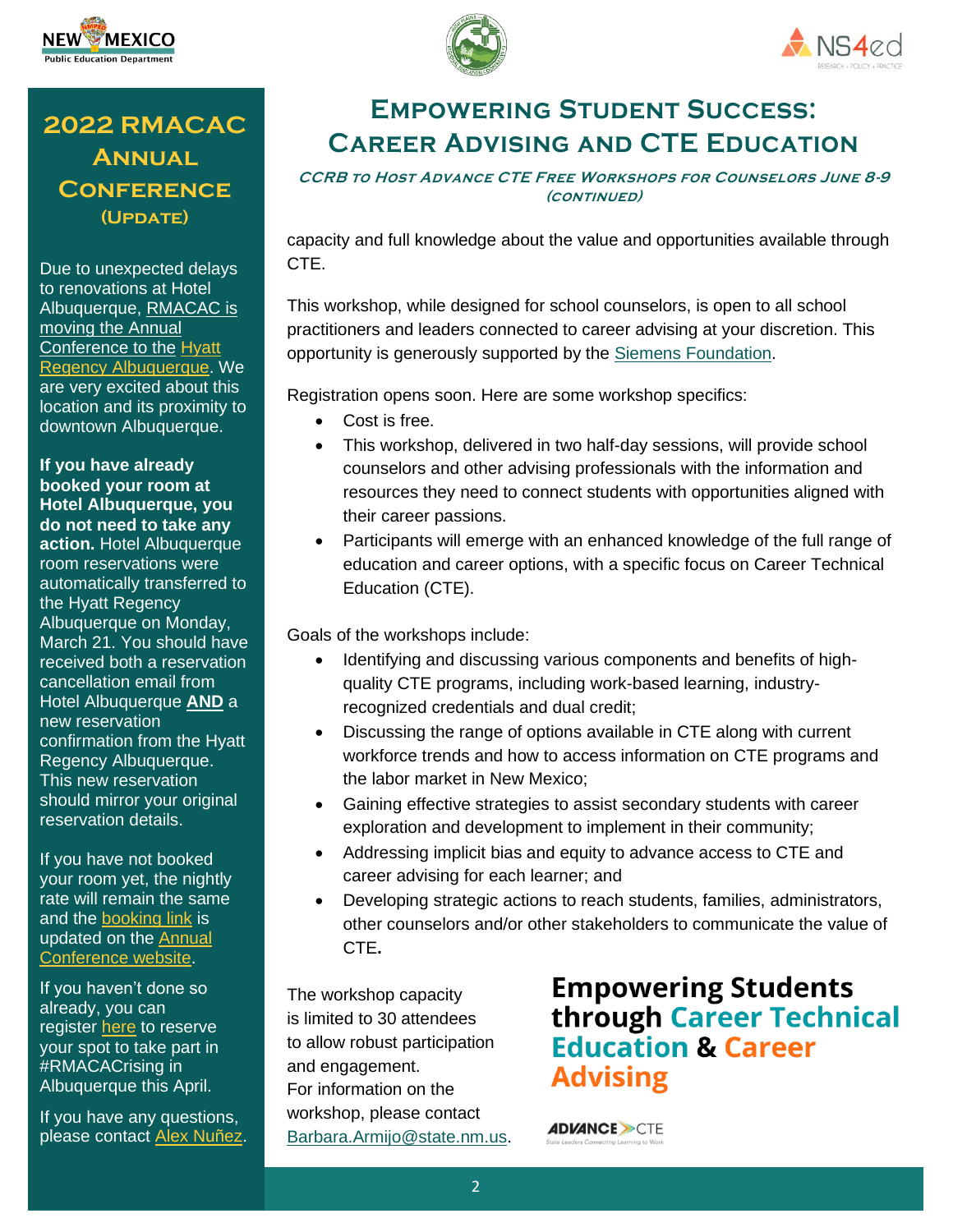





# **New Mexico Student Wins \$40,000 College Board Scholarship**

#### **Winners Surprised by announcement on national Television Show**

Tularosa High School senior Lexi Gallegos was surprised on national television last month with news that she is one of 31 students across the nation to receive a \$40,000 college scholarship.

Gallegos learned she will receive the BigFuture scholarship from the College Board during a virtual appearance with 24 other recipients on ABC's *Good Morning America* television show.

The students were invited to appear virtually on *Good Morning* 

*America* for what they were told was a news segment on college planning, and 25 – including Gallegos – accepted. All 25 were shown in squares on a video board behind the set. Hands flew to faces and unmuted microphones picked up expressions of joy when BigFuture's senior vice president Tarlin Ray announced they'd each receive a \$40,000 scholarship.

"I was pretty stunned," Gallegos [said afterward. "I nev](https://survey.zohopublic.com/zs/nnCaL1)er expected to get a scholarship today."

Those who know Lexi said they weren't shocked that she received a scholarship, which is something she has earned throughout her high school career. Tularosa Assistant Principal Jody Hill, agreed, saying Gallegos has worked hard to prepare for college.

#### *"I love all my students but I couldn't ask for a better student to get it. Congratulations, Lexi, on all your hard work."*

Gallegos said she plans to attend New Mexico State University and major in (Continued on page 4)

## **Upcoming Events**

#### **April 7 and April 14**

- **Career-Connected Webinars –** Join NS4ed for parts 2 & 3 of their Career-connected Learning Series. Learn More and [Register](https://ns4ed.com/resources/career-connected-learning-webinar/)
	- o **April 7, 2022 – 12:00 pm – 1:00 pm MT** Part 2: Successfully launch & sustain career-connected learning
	- o **April 14, 2022 – 12:00 pm – 1:00 pm MT** Part 3: Demonstrate results of career-connected learning and maintain momentum

#### **April 20**

• **NM School Counselors' Community Monthly Meeting –** Join us at 3:00 p.m. for our monthly meeting. Learn More and [Register](https://schoolcounselors-nm.com/event/nm-school-counselors-monthly-meeting-9/)



#### **Help the FAA Promote Aviation Careers**

The Federal Aviation Administration's (FAA) [Youth Access to](https://gcc02.safelinks.protection.outlook.com/?url=http%3A%2F%2Facte-news.informz.net%2Fz%2FcjUucD9taT04NjY1Njc4JnA9MSZ1PTkzNzcwODIwNyZsaT03NTQ1MDE4OQ%2Findex.html&data=04%7C01%7Calexandra.lutz%40state.nm.us%7C05e7e6500bc349e77be208da0787cdbc%7C04aa6bf4d436426fbfa404b7a70e60ff%7C0%7C0%7C637830577114489583%7CUnknown%7CTWFpbGZsb3d8eyJWIjoiMC4wLjAwMDAiLCJQIjoiV2luMzIiLCJBTiI6Ik1haWwiLCJXVCI6Mn0%3D%7C3000&sdata=731jMfDjGcHNMWHAzezfkwQvg5r9tTlPT7kSdptmiW4%3D&reserved=0)  [American Jobs in Aviation](https://gcc02.safelinks.protection.outlook.com/?url=http%3A%2F%2Facte-news.informz.net%2Fz%2FcjUucD9taT04NjY1Njc4JnA9MSZ1PTkzNzcwODIwNyZsaT03NTQ1MDE4OQ%2Findex.html&data=04%7C01%7Calexandra.lutz%40state.nm.us%7C05e7e6500bc349e77be208da0787cdbc%7C04aa6bf4d436426fbfa404b7a70e60ff%7C0%7C0%7C637830577114489583%7CUnknown%7CTWFpbGZsb3d8eyJWIjoiMC4wLjAwMDAiLCJQIjoiV2luMzIiLCJBTiI6Ik1haWwiLCJXVCI6Mn0%3D%7C3000&sdata=731jMfDjGcHNMWHAzezfkwQvg5r9tTlPT7kSdptmiW4%3D&reserved=0)  [Task Force](https://gcc02.safelinks.protection.outlook.com/?url=http%3A%2F%2Facte-news.informz.net%2Fz%2FcjUucD9taT04NjY1Njc4JnA9MSZ1PTkzNzcwODIwNyZsaT03NTQ1MDE4OQ%2Findex.html&data=04%7C01%7Calexandra.lutz%40state.nm.us%7C05e7e6500bc349e77be208da0787cdbc%7C04aa6bf4d436426fbfa404b7a70e60ff%7C0%7C0%7C637830577114489583%7CUnknown%7CTWFpbGZsb3d8eyJWIjoiMC4wLjAwMDAiLCJQIjoiV2luMzIiLCJBTiI6Ik1haWwiLCJXVCI6Mn0%3D%7C3000&sdata=731jMfDjGcHNMWHAzezfkwQvg5r9tTlPT7kSdptmiW4%3D&reserved=0) is providing recommendations to the FAA to encourage students to pursue in-demand careers in aviation. The task force is seeking input from middle and high school counselors to help develop strategies to educate youth on career opportunities in aviation. If you're interested in contributing to this work, please take this short fiveto seven-minute survey by clicking [HERE.](https://gcc02.safelinks.protection.outlook.com/?url=http%3A%2F%2Facte-news.informz.net%2Fz%2FcjUucD9taT04NjY1Njc4JnA9MSZ1PTkzNzcwODIwNyZsaT03NTQ1MDE5MA%2Findex.html&data=04%7C01%7Calexandra.lutz%40state.nm.us%7C05e7e6500bc349e77be208da0787cdbc%7C04aa6bf4d436426fbfa404b7a70e60ff%7C0%7C0%7C637830577114489583%7CUnknown%7CTWFpbGZsb3d8eyJWIjoiMC4wLjAwMDAiLCJQIjoiV2luMzIiLCJBTiI6Ik1haWwiLCJXVCI6Mn0%3D%7C3000&sdata=%2FOMsTx0AtcrrH8CMlKyS8Zv8x9ADKh0NezkEKQNxbtI%3D&reserved=0)

#### **March Winner!**



Congratulations to an elementary counselor from Albuquerque Public Schools! She is the March winner of a \$50 Amazon gift certificate for posting on one or more of the Collaboration boards on the New Mexico School Counselors' Community **[resource website](https://schoolcounselors-nm.com/)**.

Each Thursday, we send out an email with a new Community Collaboration activity. Entries for the monthly drawing are limited to one per counselor per week.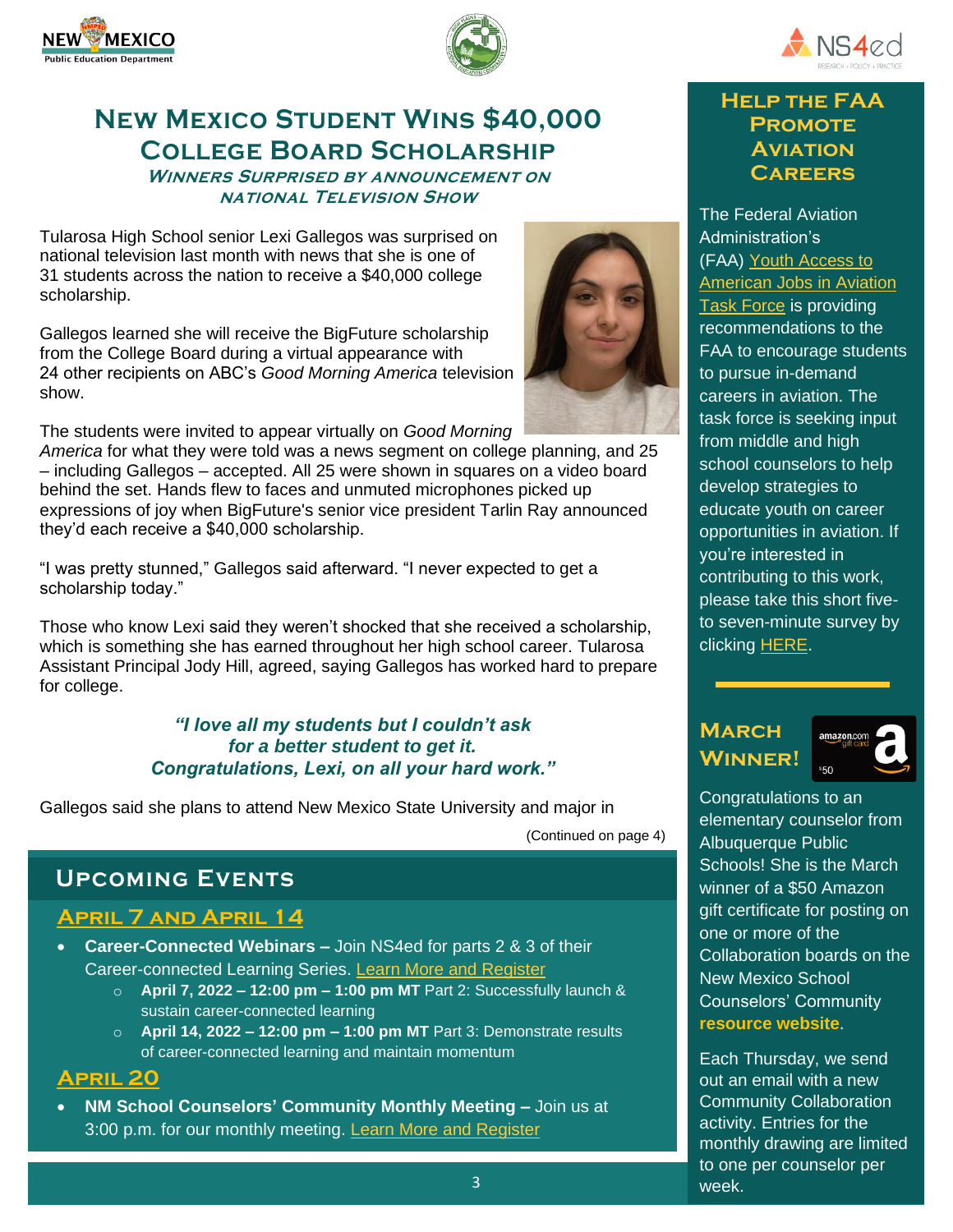

**CTE Scholarships: 500 Awards for up to \$2,500 Each**

The Career & Technical Scholarship Program is funded through the generosity of Mr. James F. Dicke II and Mr. Dennis R. Washington. Scholarships are awarded to students who have faced and overcome great obstacles in their lives and wish to pursue a career or technical education at an accredited community college or technical school in the United States. Counselors, if you know a graduating senior who should apply, please let them know now. The deadline is June 30.

To review requirements, eligibility criteria and apply visit: [2022 Horatio](https://app.smarterselect.com/programs/80850-Horatio-Alger-Association)  [Alger Career &](https://app.smarterselect.com/programs/80850-Horatio-Alger-Association)  [Technical Scholarship](https://app.smarterselect.com/programs/80850-Horatio-Alger-Association)

Funds may be used for tuition, fees, books, and supplies. All scholarship funds are paid directly to the institution on behalf of the recipient.





## **New Mexico Student Wins \$40,000 College Board Scholarship**

**Winners Surprised by announcement on national Television Show (continued)**

criminal justice with the goal of becoming a game and fish warden.

Of the 31 students receiving a \$40,000 scholarship, 27 are Class of 2022 students and four are current juniors in the Class of 2023.

The not-for-profit [College Board](http://collegeboard.org/) provides resources including the Advanced Placement® Program and the SAT® to promote excellence and equity in education. It launched the scholarship program in 2018 to encourage students to prepare for college.

Students are automatically entered into monthly drawings for \$500 prizes just by completing College Board's steps required to plan for college – making a college list, studying for the SAT, and completing a FAFSA form, for example. Students whose families earn less than \$60,000 a year have extra chances at scholarships because they're eligible for two entries for each drawing.

Students who make it through all six steps are entered into the drawing for \$40,000 scholarships.

Since the program began, more than one million students have participated and over \$10 million in scholarships have been awarded.

## **Contact Us**

#### **NMPED College and Career Readiness Bureau Click [Here](https://webnew.ped.state.nm.us/bureaus/college-career-readiness/) to visit website**

| <b>DIRECTOR:</b>                                            | Elaine Perea, PhD    | elaine.perea@state.nm.us   |  |
|-------------------------------------------------------------|----------------------|----------------------------|--|
| <b>EDUCATION</b><br><b>ADMIN. FOR</b><br><b>COUNSELORS:</b> | Barbara Armijo       | barbara.armijo@state.nm.us |  |
| NS4ED/PATHWAY2CAREERS STAFF                                 |                      |                            |  |
| <b>VICE-PRESIDENT</b><br><b>PROFESSIONAL DEV.:</b>          | Dr. Luvon Hudson     | Ihudson@ns4ed.com          |  |
| <b>PROGRAM MANAGER,</b><br><b>EDUCATION SERVICES</b>        | <b>Kelly Kennedy</b> | kelly@ns4ed.com            |  |
|                                                             |                      |                            |  |

**[NM School Counselors Community Resource Site](https://schoolcounselors-nm.com/)**